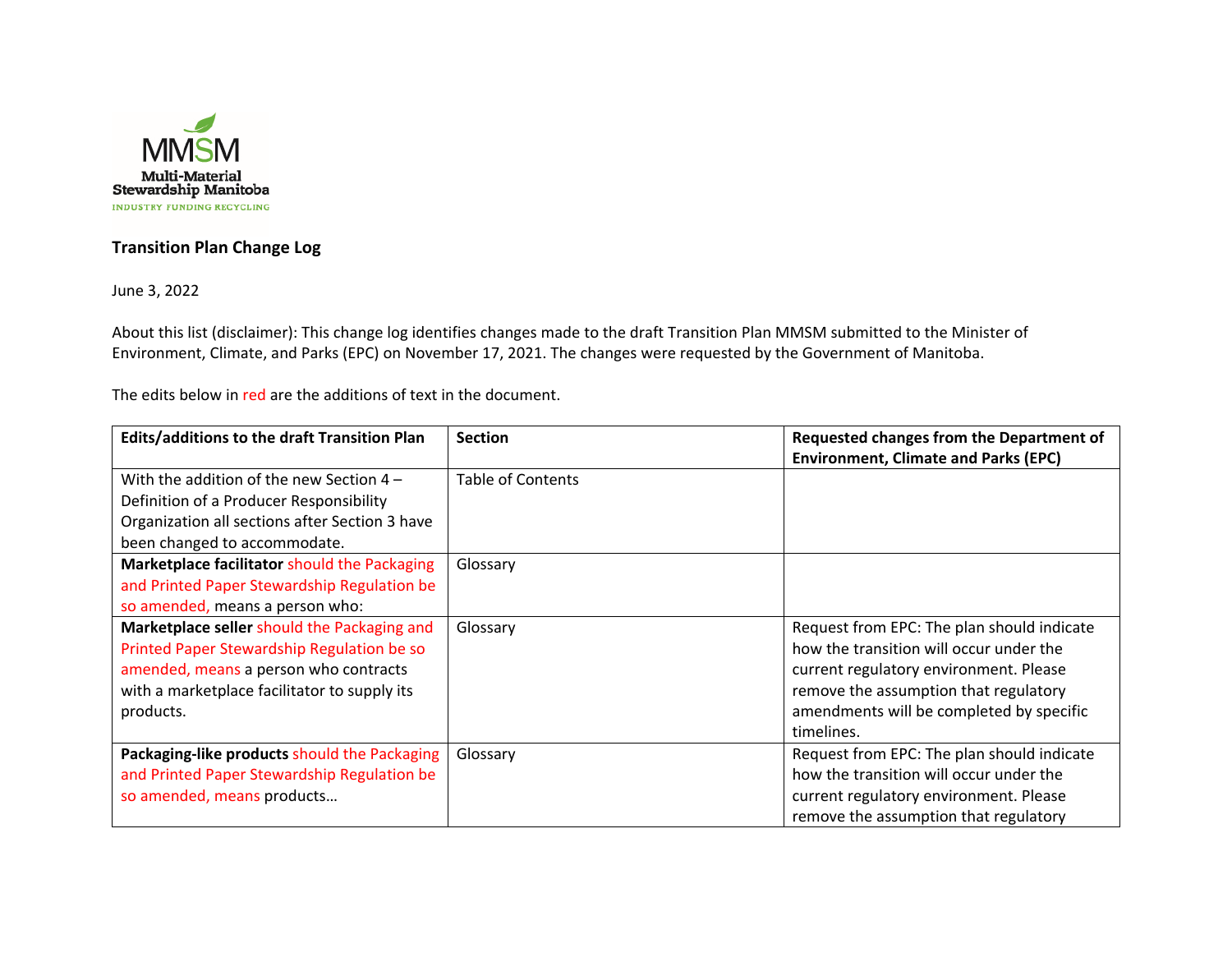|                                               |             | amendments will be completed by specific<br>timelines. |
|-----------------------------------------------|-------------|--------------------------------------------------------|
| Producer should the Packaging and Printed     | Glossary    |                                                        |
|                                               |             |                                                        |
| Paper Stewardship Regulation be so            |             |                                                        |
| amended, means the person who is the          |             |                                                        |
| obligated party with respect to designated    |             |                                                        |
| blue box material.                            |             |                                                        |
| Steward means the person who is obligated     | Glossary    | Request from EPC: Please reframe any                   |
| with respect to designated blue box material  |             | language that may result in the                        |
| under Manitoba's current Packaging and        |             | misinterpretation of the roles of MMSM and             |
| Printed Paper Stewardship Regulation and as   |             | the department.                                        |
| it pertains to MMSM's current program for     |             |                                                        |
| residential packaging and printed paper.      |             |                                                        |
| The Transition Plan has been developed on     | Section 2.2 | Request from EPC: Please reframe or remove             |
| the premise that MMSM will continue to        |             | the premise that MMSM will be the only PRO             |
| serve as the only producer responsibility     |             | for packaging and printed paper in Manitoba.           |
| organization (PRO) for residential packaging  |             |                                                        |
| and printed paper in Manitoba both during     |             |                                                        |
| and following the transition to full EPR.     |             |                                                        |
| Implementing the draft Transition Plan will   | Section 2.3 | Request from EPC: The plan should indicate             |
| be dependent upon the government              |             | how the transition will occur under the                |
| eventually making amendments to the           |             | current regulatory environment. Please                 |
| Packaging and Printed Paper Stewardship       |             | remove the assumption that regulatory                  |
| Regulation, and potentially to the Guidelines |             | amendments will be completed by specific               |
| for Packaging and Printed Paper Stewardship.  |             | timelines.                                             |
| Given that exact timing of these amendments   |             |                                                        |
| is not yet known, MMSM provides them          |             |                                                        |
| here, represented as "Phase 1" of the         |             | Request from EPC: Please reframe any                   |
| Transition Plan, with the acknowledgement     |             | language that may result in the                        |
| that the Transition Plan can, and likely will |             | misinterpretation of the roles of MMSM and             |
| proceed before such amendments are            |             | the department.                                        |
| completed, as follows:                        |             |                                                        |
| <b>Regulatory Amendments</b>                  |             |                                                        |
| MMSM recommends be                            |             |                                                        |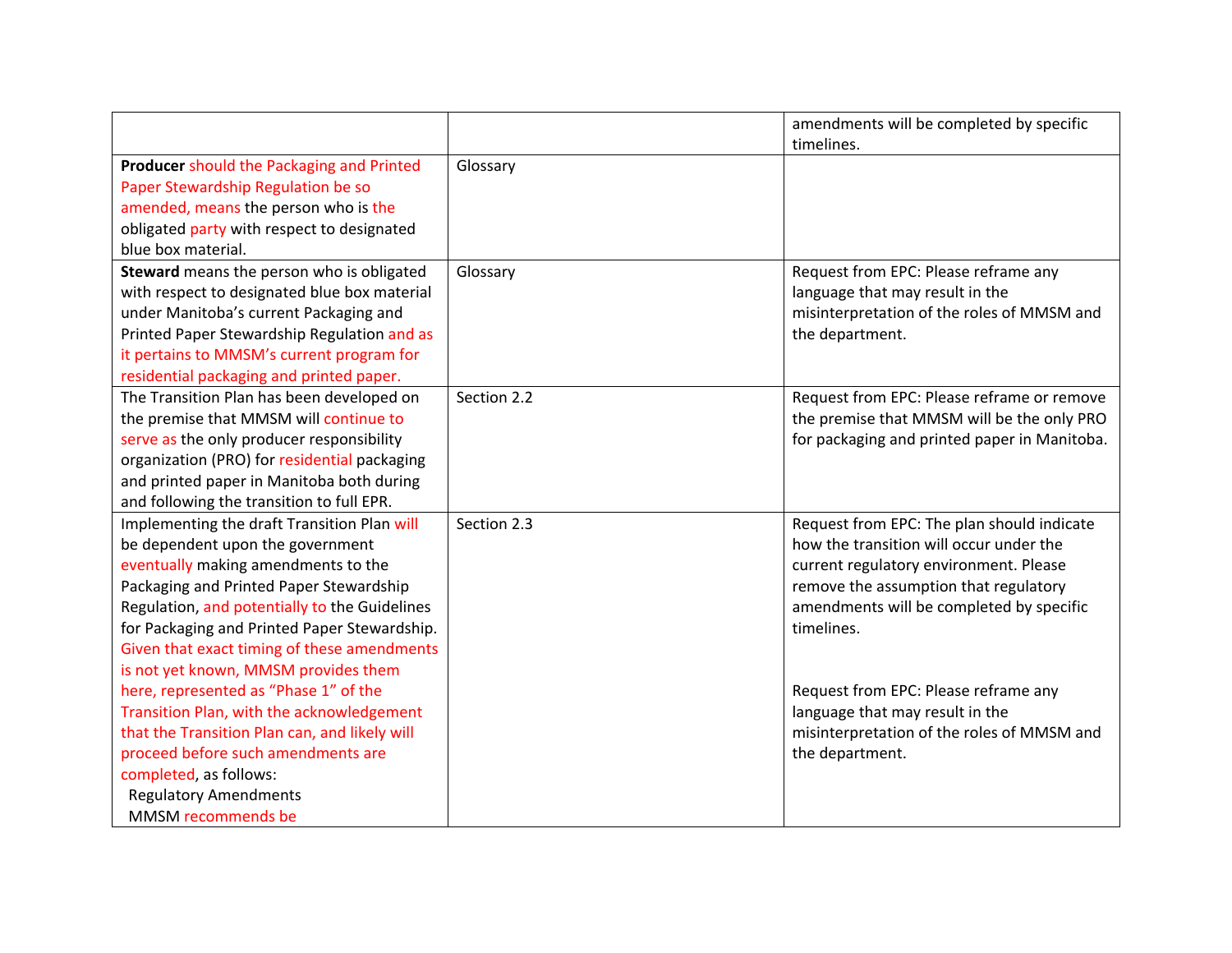| considered by the                             |                                    |                                              |
|-----------------------------------------------|------------------------------------|----------------------------------------------|
| Manitoba government:                          |                                    |                                              |
| Amendment to update obligated<br>$\circ$      |                                    |                                              |
| party from 'designated steward' to            |                                    |                                              |
| 'producer'.                                   |                                    |                                              |
| Amendment to the definition and<br>$\circ$    |                                    |                                              |
| interpretation of designated                  |                                    |                                              |
| materials to include packaging-like           |                                    |                                              |
| products.                                     |                                    |                                              |
| Amendment to the definition of<br>$\circ$     |                                    |                                              |
| steward of designated materials to            |                                    |                                              |
| include brand owners resident in              |                                    |                                              |
| Canada and e-commerce                         |                                    |                                              |
| marketplace facilitators.                     |                                    |                                              |
| <b>MMSM</b> recommends that the Manitoba      |                                    |                                              |
| government also consider making the           |                                    |                                              |
| following Guideline amendments:               |                                    |                                              |
| Remove the reference to 80%<br>$\circ$        |                                    |                                              |
| funding.                                      |                                    |                                              |
| The Required Program Plan<br>$\circ$          |                                    |                                              |
| Components would need to be                   |                                    |                                              |
| updated to allow for a residential            |                                    |                                              |
| recycling system fully operated and           |                                    |                                              |
| financed by producers.                        |                                    |                                              |
| Added footnote to address the concerns        | Section 2.3 - Added footnote       | Request from EPC: Please reframe or remove   |
| about MMSM as the only PRO for packaging      |                                    | the premise that MMSM will be the only PRO   |
| and printed paper.                            |                                    | for packaging and printed paper in Manitoba. |
| Deleted reference to regulatory               | Section 4 - Definition of Producer | From EPC: The proposed definition changes    |
| amendments.                                   | Responsibility Organization (new)  | will also impact other stewardship programs  |
|                                               |                                    | managing products designated under the       |
| Added definition of a Producer Responsibility |                                    | Packaging and Printed Paper Stewardship      |
| Organization.                                 |                                    | Regulation. And for regulatory consistency,  |
|                                               |                                    | the department would also need to consider   |
|                                               |                                    | updating these definitions across all        |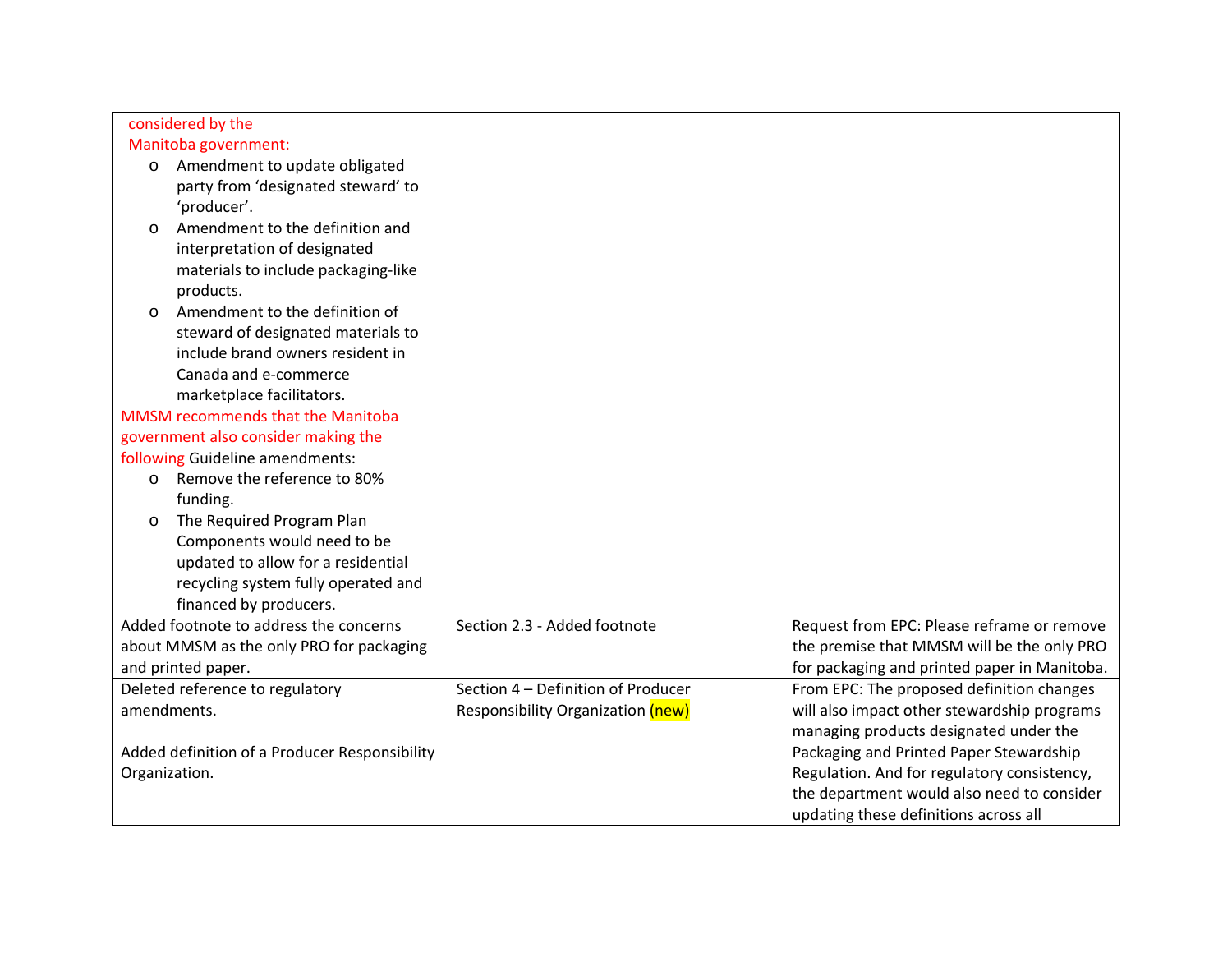|                                                                                                                                                                                                                                                                                                                                        |                                               | stewardship regulations (e.g., definition of a<br>steward of a designated material). This will<br>require engagement with PROs and the<br>steward community beyond that of just<br>MMSM's program.                                 |
|----------------------------------------------------------------------------------------------------------------------------------------------------------------------------------------------------------------------------------------------------------------------------------------------------------------------------------------|-----------------------------------------------|------------------------------------------------------------------------------------------------------------------------------------------------------------------------------------------------------------------------------------|
|                                                                                                                                                                                                                                                                                                                                        |                                               | Request from EPC: Please reframe or remove<br>the premise that MMSM will be the only PRO<br>for packaging and printed paper in Manitoba                                                                                            |
|                                                                                                                                                                                                                                                                                                                                        |                                               | Request from EPC: Please reframe any<br>language that may result in the<br>misinterpretation of the roles of MMSM and<br>the department.                                                                                           |
| The definitions for packaging and printed<br>paper are found in the Glossary in Section 1.<br>These definitions provide general inclusions<br>and exclusions and will eventually form part<br>of the Rules for Stewards. Changes to these<br>definitions, which have been the subject of<br>stakeholder consultation and review by the | Section 5 - Definition of packaging and paper | Request from EPC: The plan should indicate<br>how the transition will occur under the<br>current regulatory environment. Please<br>remove the assumption that regulatory<br>amendments will be completed by specific<br>timelines. |
| MMSM Board, will require consideration and<br>approval by the Ministry.<br>Deleted reference to regulatory<br>amendments.                                                                                                                                                                                                              |                                               | Request from EPC: Please reframe any<br>language that may result in the<br>misinterpretation of the roles of MMSM and<br>the department.                                                                                           |
| Deleted reference to regulatory<br>amendments.                                                                                                                                                                                                                                                                                         | Section 5 - Definition of packaging and paper | Request from EPC: The plan should indicate<br>how the transition will occur under the<br>current regulatory environment. Please<br>remove the assumption that regulatory<br>amendments will be completed by specific<br>timelines. |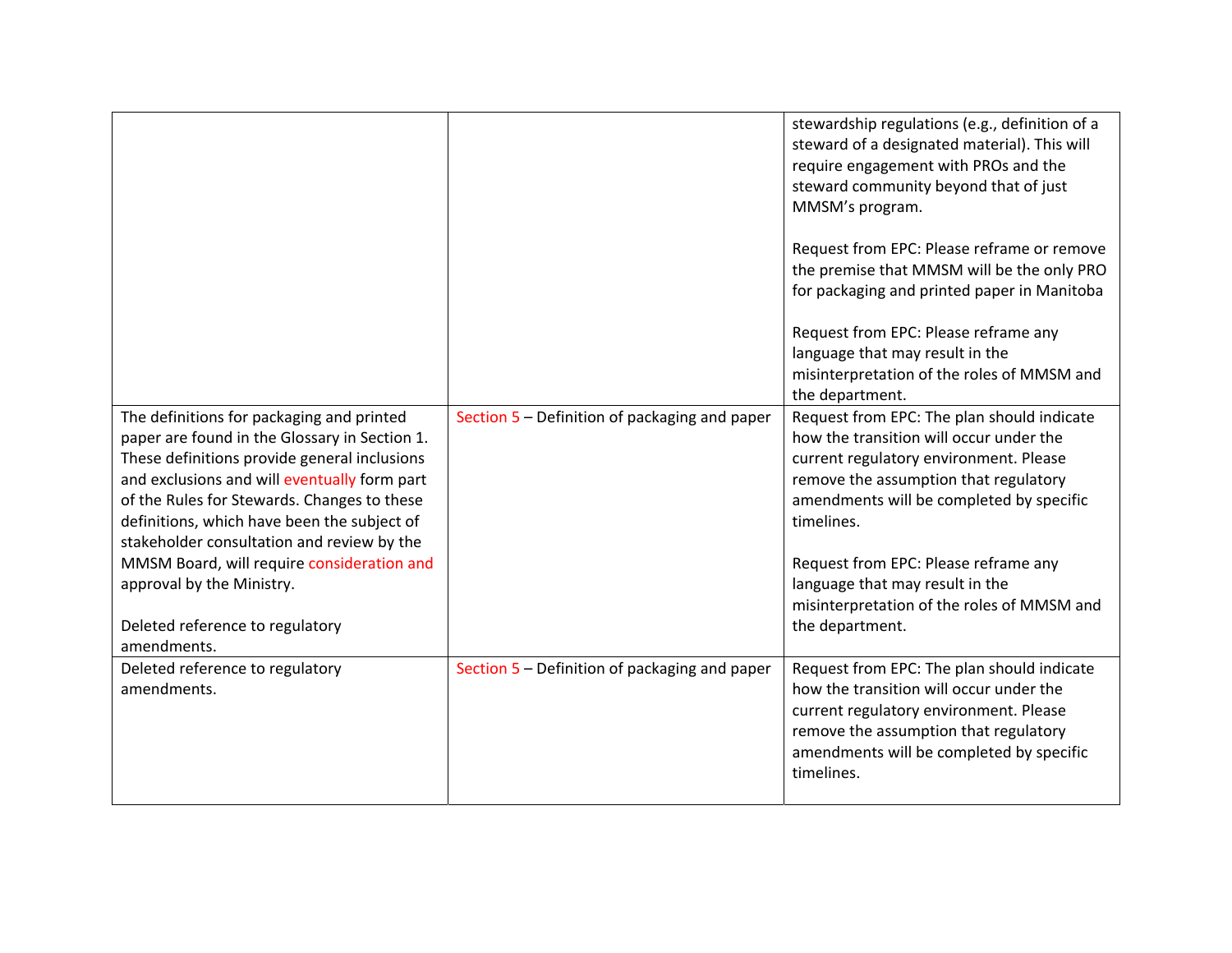|                                                |                                           | Request from EPC: Please reframe any             |
|------------------------------------------------|-------------------------------------------|--------------------------------------------------|
|                                                |                                           | language that may result in the                  |
|                                                |                                           | misinterpretation of the roles of MMSM and       |
|                                                |                                           | the department.                                  |
| Updated the definition of Producer.            | Section 6 - Definition of producer        | Same as above.                                   |
| Deleted reference to regulatory                | Section 7 - Status and funding through    | Request from EPC: The plan should indicate       |
| amendments.                                    | transition                                | how the transition will occur under the          |
|                                                |                                           | current regulatory environment. Please           |
|                                                |                                           | remove the assumption that regulatory            |
|                                                |                                           | amendments will be completed by specific         |
|                                                |                                           | timelines.                                       |
| Added flexibility around language for Waitlist | Section 7.2 - Waitlist Communities        | Request from EPC: Please add some flexibility    |
| Communities                                    |                                           | to treatment of waitlist communities.            |
| Added new bullet point on maintaining          | Section 8.1 - Program Delivery Principals | Request from EPC: Please provide additional      |
| service standards.                             |                                           | details in regard to MMSM's plans to address     |
|                                                |                                           | service levels/standards throughout the          |
|                                                |                                           | transition, such as:                             |
| Deleted reference to regulatory                | Section $8.2.1$ – Phase 1                 | Request from EPC: The plan should indicate       |
| amendments.                                    |                                           | how the transition will occur under the          |
|                                                |                                           | current regulatory environment. Please           |
|                                                |                                           | remove the assumption that regulatory            |
|                                                |                                           | amendments will be completed by specific         |
|                                                |                                           | timelines.                                       |
| Added note to direct readers to Appendix C     | Section 8.2.2 - Phase 2                   | Request from EPC: Specific examples of the       |
| to view sample terms and conditions, as well   |                                           | responsibilities that MMSM will be taking        |
| as requirements.                               |                                           | over from communities, and how this will         |
|                                                |                                           | vary between communities at each                 |
|                                                |                                           | participation stage of the plan (e.g., waitlist, |
|                                                |                                           | (non-) transitioned, participating, opt-out,     |
|                                                |                                           | etc.).                                           |
| Added section - 'In this phase, communities    | Section 8.2.2 - Phase 2                   | Request from EPC: Specific examples of the       |
| will:' to give communities a better            |                                           | responsibilities that MMSM will be taking        |
| understanding of what's expected from them     |                                           | over from communities, and how this will         |
| in this phase.                                 |                                           | vary between communities at each                 |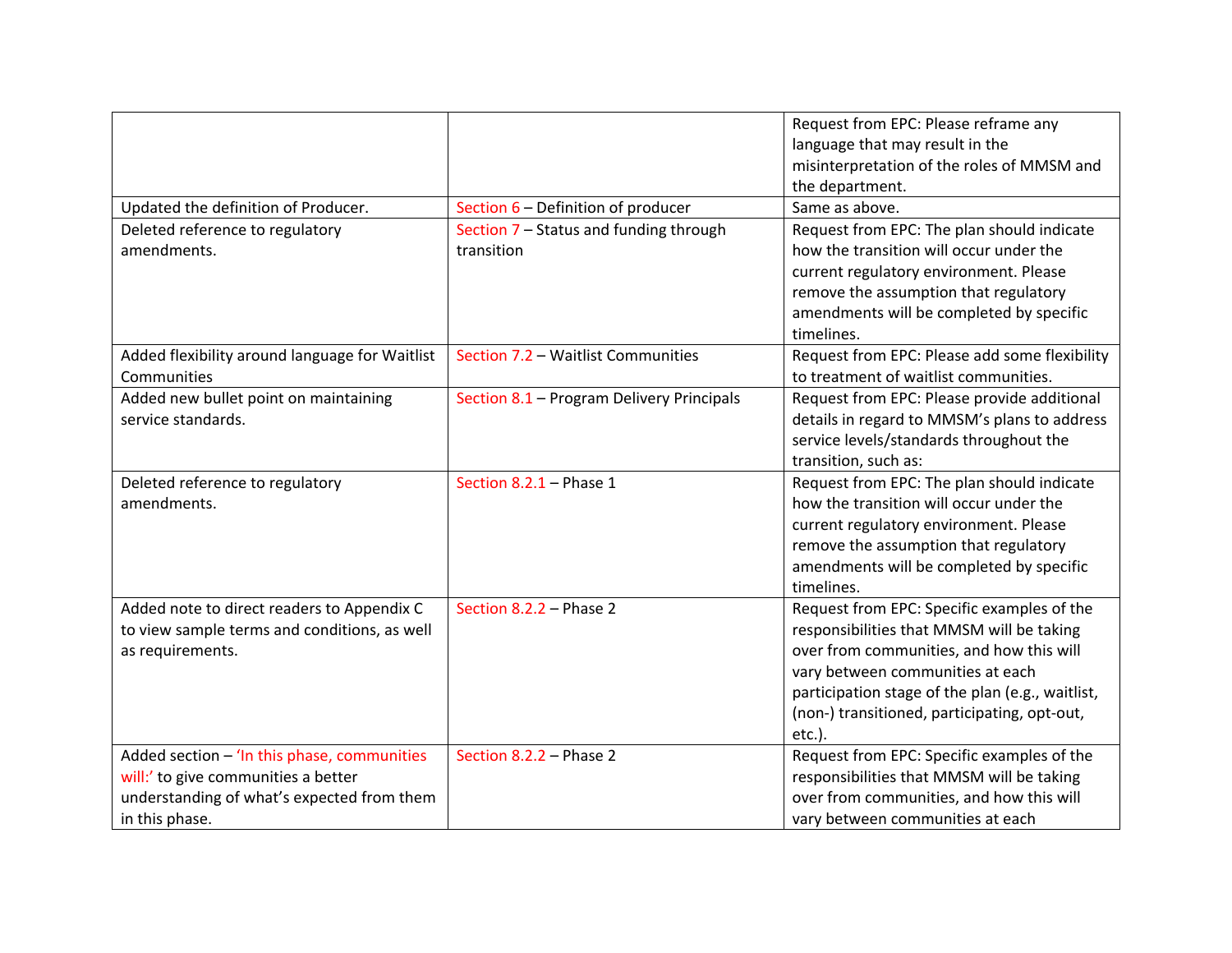|                                               |                           | participation stage of the plan (e.g., waitlist, |
|-----------------------------------------------|---------------------------|--------------------------------------------------|
|                                               |                           | (non-) transitioned, participating, opt-out,     |
|                                               |                           | $etc.$ ).                                        |
| Added more detail and simple language to      | Section $8.2.3$ – Phase 3 | Same as above.                                   |
| this section about the role of communities in |                           |                                                  |
| this phase.                                   |                           |                                                  |
| Added more detail including financial and     | Section $8.2.5$ – Phase 5 | Request from EPC: More information about         |
| resource impacts a community could expect     |                           | what is meant by collection and post-            |
| as MMSM takes over post-collection.           |                           | collection activities, who will be responsible   |
|                                               |                           | for post-collection activities in fully          |
| Added note to direct readers to section 7.6   |                           | transitioned communities, and the potential      |
| for more information on procurement.          |                           | financial/resource impacts.                      |
| Added section $-$ 'In this phase, communities | Section $8.2.6$ – Phase 6 | Request from EPC: What role communities          |
| will:' to give communities a better           |                           | should expect to play during the transition to   |
| understanding of what's expected from them    |                           | full EPR?                                        |
| in this phase.                                |                           |                                                  |
| Added new section on maintaining service      | Section $8.2.6$ – Phase 6 | Request from EPC: Please provide additional      |
| standards.                                    |                           | details in regard to MMSM's plans to address     |
|                                               |                           | service levels/standards throughout the          |
|                                               |                           | transition, such as:                             |
| Deleted reference to regulatory               | Section 12                | Request from EPC: The plan should indicate       |
| amendments.                                   |                           | how the transition will occur under the          |
|                                               |                           | current regulatory environment. Please           |
|                                               |                           | remove the assumption that regulatory            |
|                                               |                           | amendments will be completed by specific         |
|                                               |                           | timelines.                                       |
| Added footnote to address the feedback        | Section 14                |                                                  |
| received after the draft Transition Plan was  |                           |                                                  |
| submitted.                                    |                           |                                                  |
| Changed the term 'producer' to 'steward' in   | Throughout the document.  | To ensure that this Transition Plan can exist    |
| various sections of the Transition Plan.      |                           | under the current Regulation.                    |
| Clarified that after a community transitions  | Appendix A                |                                                  |
| to full EPR, MMSM will cease to make          |                           |                                                  |
| payments to that community under the          |                           |                                                  |